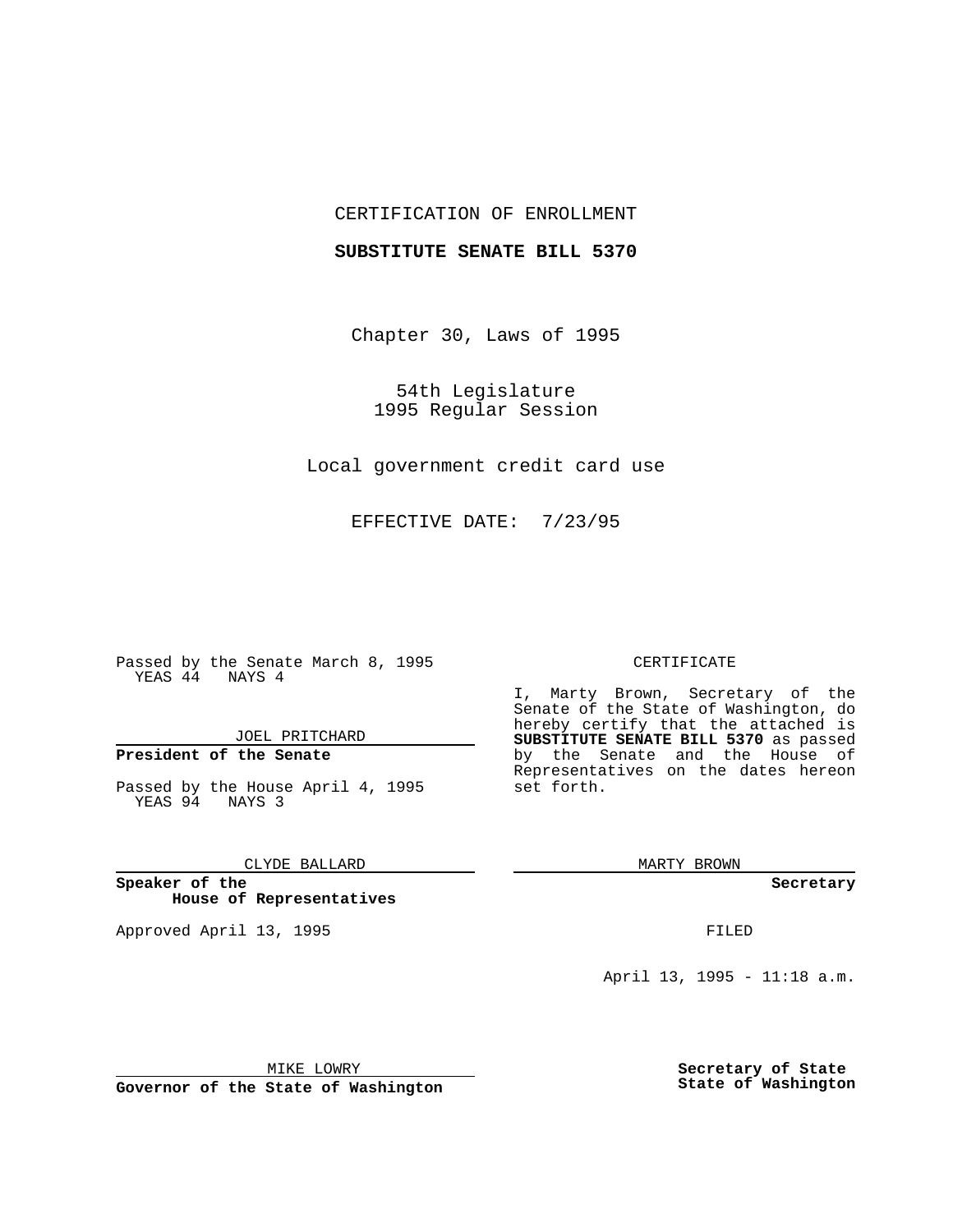## **SUBSTITUTE SENATE BILL 5370** \_\_\_\_\_\_\_\_\_\_\_\_\_\_\_\_\_\_\_\_\_\_\_\_\_\_\_\_\_\_\_\_\_\_\_\_\_\_\_\_\_\_\_\_\_\_\_

\_\_\_\_\_\_\_\_\_\_\_\_\_\_\_\_\_\_\_\_\_\_\_\_\_\_\_\_\_\_\_\_\_\_\_\_\_\_\_\_\_\_\_\_\_\_\_

Passed Legislature - 1995 Regular Session

## **State of Washington 54th Legislature 1995 Regular Session**

**By** Senate Committee on Government Operations (originally sponsored by Senators Hale, Winsley, Haugen and Wood)

Read first time 02/22/95.

 AN ACT Relating to the use of credit cards by local governments; amending RCW 42.24.115; adding a new section to chapter 39.58 RCW; and creating a new section.

BE IT ENACTED BY THE LEGISLATURE OF THE STATE OF WASHINGTON:

 NEW SECTION. **Sec. 1.** The legislature finds that (1) the use of credit cards is a customary and economical business practice to improve cash management, reduce costs, and increase efficiency; and (2) local governments should consider and use credit cards when appropriate.

 NEW SECTION. **Sec. 2.** A new section is added to chapter 39.58 RCW to read as follows:

 (1) Local governments, including counties, cities, towns, special purpose districts, municipal and quasi-municipal corporations, and political subdivisions, are authorized to use credit cards for official government purchases and acquisitions.

 (2) A local government may contract for issuance of the credit cards.

(3) The legislative body shall adopt a system for:

18 (a) The distribution of the credit cards;

p. 1 SSB 5370.SL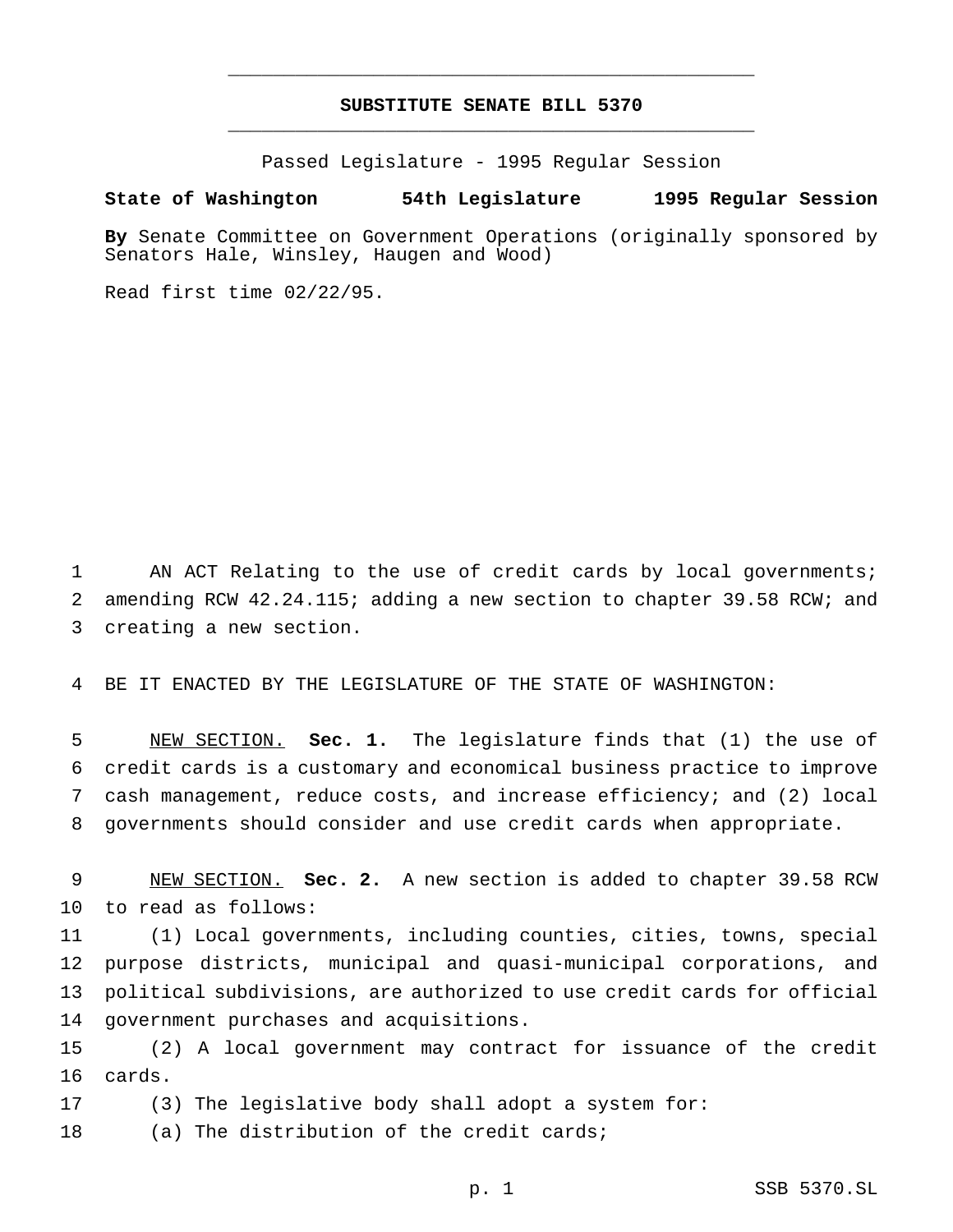- (b) The authorization and control of the use of credit card funds;
- (c) The credit limits available on the credit cards;

(d) Payment of the bills; and

 (e) Any other rule necessary to implement or administer the system under this section.

 (4) As used in this section, "credit card" means a card or device issued under an arrangement pursuant to which the issuer gives to a card holder the privilege of obtaining credit from the issuer.

 (5) Any credit card system adopted under this section is subject to examination by the state auditor's office pursuant to chapter 43.09 RCW.

(6) Cash advances on credit cards are prohibited.

 **Sec. 3.** RCW 42.24.115 and 1984 c 203 s 5 are each amended to read as follows:

 (1) Any municipal corporation or political subdivision may provide for the issuance of charge cards to officers and employees for the 17 ((sole)) purpose of covering expenses incident to authorized travel.

18 (2) If a charge card is issued for the purpose of covering expenses 19 relating to authorized travel, upon billing or no later than ((ten)) 20 thirty days of the billing date, the officer or employee using a charge card issued under this section shall submit a fully itemized travel expense voucher. Any charges against the charge card not properly identified on the travel expense voucher or not allowed following the audit required under RCW 42.24.080 shall be paid by the official or employee by check, United States currency, or salary deduction.

 (3) If, for any reason, disallowed charges are not repaid before the charge card billing is due and payable, the municipal corporation or political subdivision shall have a prior lien against and a right to withhold any and all funds payable or to become payable to the official or employee up to an amount of the disallowed charges and interest at the same rate as charged by the company which issued the charge card. Any official or employee who has been issued a charge card by a municipal corporation or political subdivision shall not use the card if any disallowed charges are outstanding and shall surrender the card upon demand of the auditing officer. The municipal corporation or political subdivision shall have unlimited authority to revoke use of any charge card issued under this section, and, upon such revocation